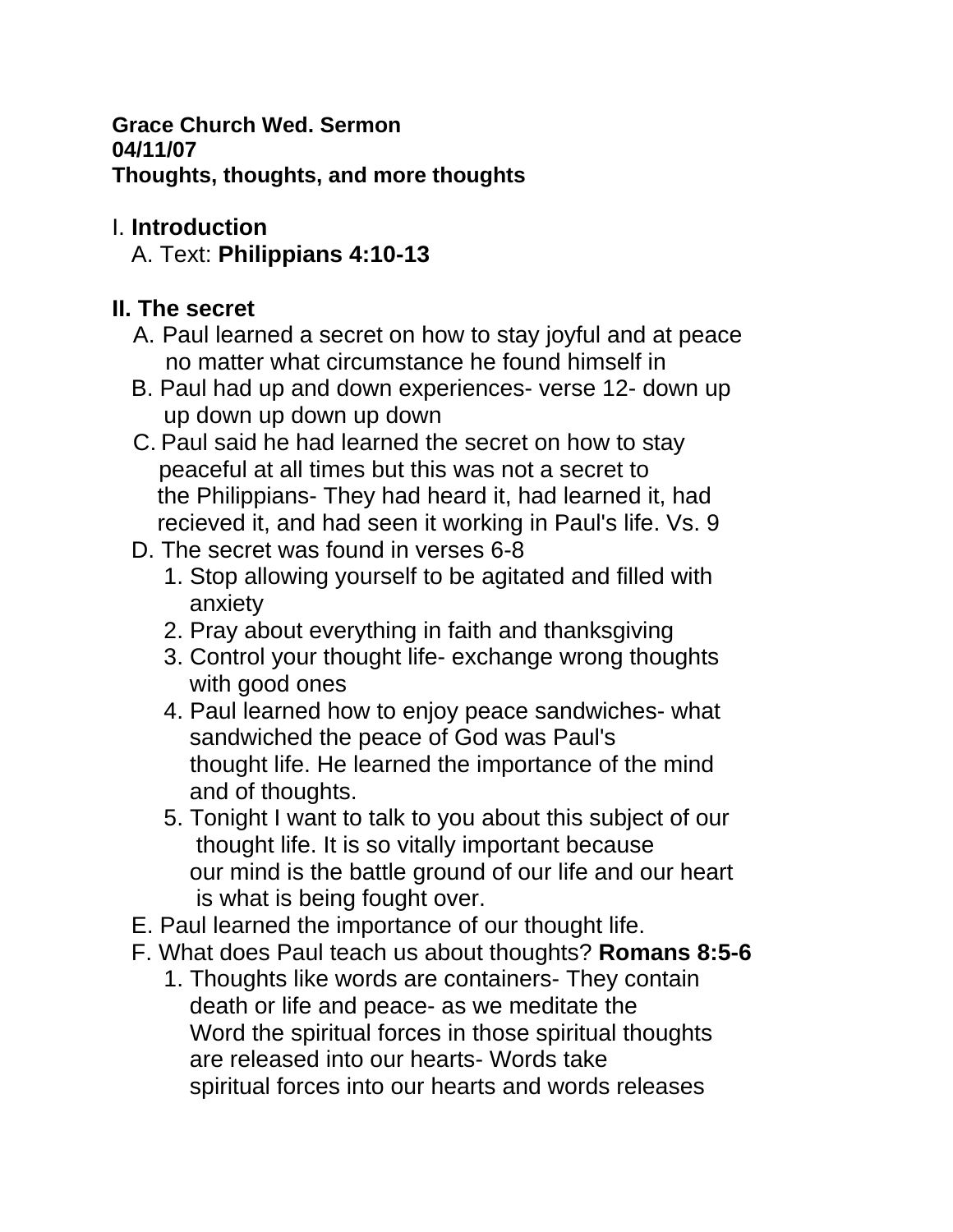them out into the world.

- 2. Walking in the Spirit is tied to our thoughts being filled with the Word of God- **Romans 8:4-5**
- 3. We are transformed by the Spirit of God- **2 Cor. 3:18**
- 4. We are transformed by the renewing of our minds by the Word of God. **Romans 12:2**
- 5. Our mind and thoughts are the doorway to the heart where our desires and emotions reside.
- 6. Emotions and desires are directly linked to thoughts- Thoughts are like emails and emotions are like attachments
- 7. Sin is emotional and emotions are directly tied to Thoughts. Emotions were created to motivate us.
	- a. **James 1:14-15** sin is conceived in our emotions. Wrong thoughts will gender wrong desires that lead to wrong actions. The word lust means strong emotion, passion, or desire- This could mean anger, bitterness, anxiety, depression, jealousy, covetousness or sexual lust
	- b. **1 Peter 1:13-14 Gird up the loins of your mind, and you will be able to be free from wrong desires**
- 8. Controlling our thought life will help us against conceiving wrong desires that give birth to sin.
	- a. **Romans 13:14 Do not give forethought to the flesh**
	- b. story about Johnny and fishing pole
- 9. Thoughts become mindsets that become strongholds- Thoughts are bricks, mindsets are the walls, strongholds are the fortresses.
- G. Many struggle with behaviors and emotions, but never deal with their thought life that gives them power. This is so easy it takes the devil to help us mess it up.
- H. Jesus died for us and overcame the devil to free us and this includes freeing you to be able to think on what you decide. Jesus told us not to let our heart become troubled. We do this by what we think on.